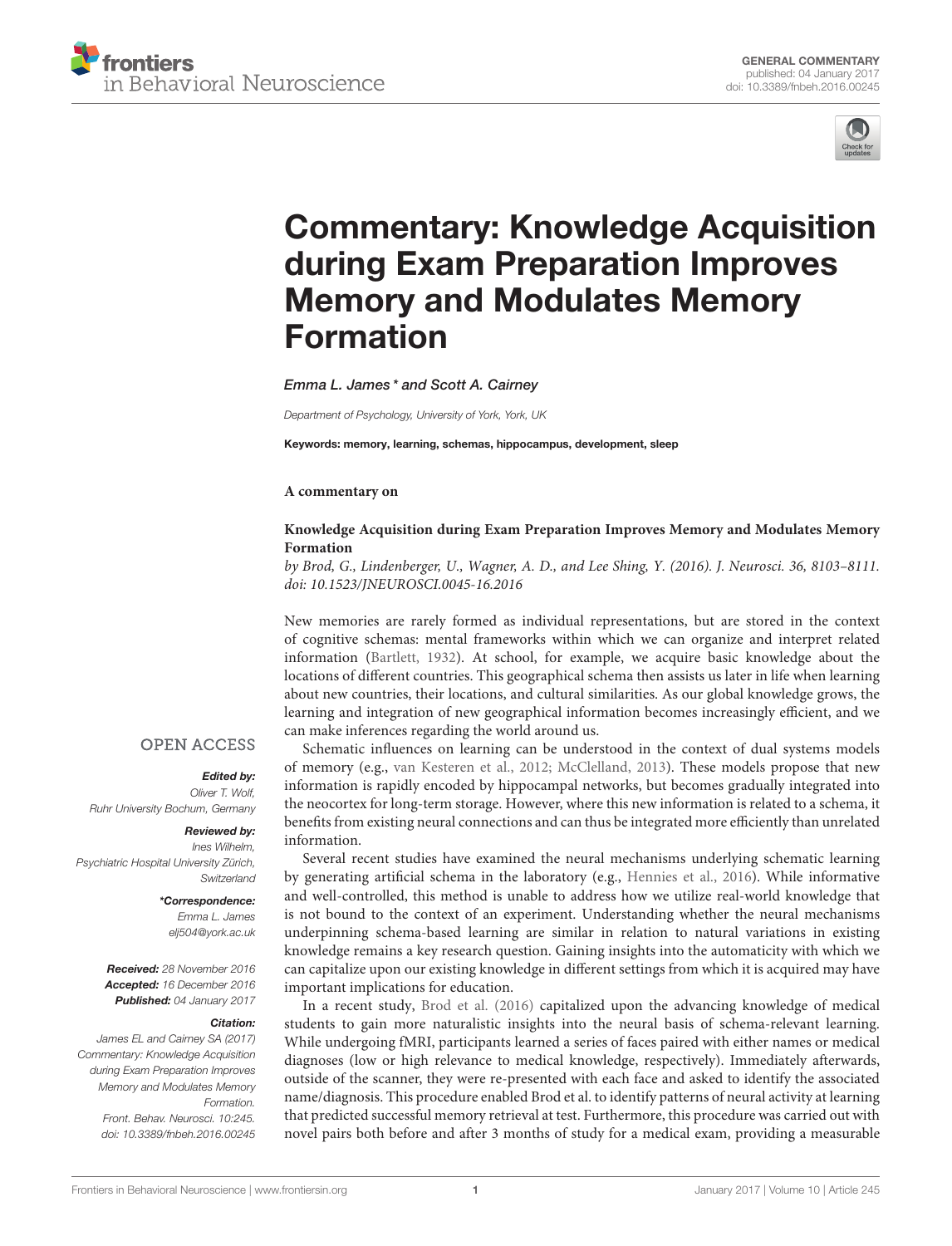change in medical knowledge across the two time points. Brod et al. hypothesized that this increase in knowledge would reduce learning demands of the anterior hippocampus (AHc), a region that binds multiple neural inputs into integrated memory representations [\(Davachi, 2006\)](#page-1-3).

Indeed, AHc activity decreased during successful schemarelevant (vs. schema-irrelevant) learning between the first and second time points. Two further analyses supported the role of schematic knowledge in driving this change. First, the decrease in AHc activity was positively correlated with overall gains in medical knowledge. Second, functional connectivity between the AHc and left middle temporal gyrus, a key semantic knowledge region [\(Binder et al., 2009\)](#page-1-4), increased across time points, but only for schema-relevant learning. Collectively, these findings suggest that the AHc is less engaged in forming new memories when there is more schematic knowledge to support learning.

Brod et al.'s approach will be particularly valuable in developmental research, where understanding how poor levels of existing knowledge affect further learning is a crucial issue [\(Stanovich, 1986\)](#page-2-2). Previous work has suggested that the AHc undergoes substantial development throughout the school years [\(Ghetti and Bunge, 2012\)](#page-1-5). Anatomically, Gogtay et al. [\(2006\)](#page-1-6) showed that AHc volume decreases between 4 and 25 years of age, and this structural change has been recently linked to children's increasing propensity for binding elements across multiple learning episodes [\(Schlichting et al.,](#page-2-3) [2016\)](#page-2-3). Functionally, [Ghetti et al. \(2010\)](#page-1-7) observed age-related increases in AHc engagement during memory encoding. These concurrent decreases in anatomical volume and increases in functional activity may be best conceptualized as a fine-tuning of AHc learning mechanisms throughout development (Schlichting et al., [2016\)](#page-2-3). Understanding how such changes affect the automaticity with which children access schematic knowledge will have important implications for memory theories and educational practice. Incorporating schema-consistent learning into teaching strategies could facilitate learning in the classroom, and drawing more explicit connections to existing knowledge may help to bring this benefit to children earlier in development.

Combining realistic, schema-based learning paradigms with sleep research will also provide new insights into the neurobiological mechanisms of memory. Sleep supports memory consolidation [\(Rasch and Born, 2013\)](#page-2-4), and slow-wave sleep (SWS) in particular has been linked to the integration of

# **REFERENCES**

- <span id="page-1-0"></span>Bartlett, F. C. (1932). Remembering: An Experimental and Social Study. Cambridge: Cambridge University.
- <span id="page-1-4"></span>Binder, J. R., Desai, R. H., Graves, W. W., and Conant, L. L. (2009). Where is the semantic system? A critical review and meta-analysis of 120 functional neuroimaging studies. Cereb. Cortex 19, 2767–2796. doi: [10.1093/cercor/bhp055](https://doi.org/10.1093/cercor/bhp055)
- <span id="page-1-2"></span>Brod, G., Lindenberger, U., Wagner, A. D., and Shing, Y. L. (2016). Knowledge acquisition during exam preparation improves memory and modulates memory formation. J. Neurosci. 36, 8103–8111. doi: [10.1523/JNEUROSCI.0045-16.2016](https://doi.org/10.1523/JNEUROSCI.0045-16.2016)
- <span id="page-1-3"></span>Davachi, L. (2006). Item, context and relational episodic encoding in humans. Curr. Opin. Neurobiol. 16, 693–700. doi: [10.1016/j.conb.2006.10.012](https://doi.org/10.1016/j.conb.2006.10.012)

memories within schematic knowledge [\(Lewis and Durrant,](#page-2-5) [2011\)](#page-2-5). Research on this topic has been primarily focused on memory retrieval [\(Hennies et al., 2016\)](#page-1-1). Given the evidence that prior schematic knowledge facilitates learning [\(Brod et al.,](#page-1-2) [2016\)](#page-1-2), it will be important to understand how AHc engagement at encoding impacts on the subsequent role of sleep in memory integration. Interestingly, children exhibit a higher proportion of SWS than adults [\(Ohayon et al., 2004\)](#page-2-6), and this has been linked to a stronger capacity for overnight memory consolidation [\(Wilhelm et al., 2013\)](#page-2-7). In the context of schema-based learning, enhanced SWS in childhood might support the integration of new information into existing knowledge where AHc encoding mechanisms are not yet fully developed.

The periods of intensive study typically required for experimental manipulations of schematic knowledge raise a number of potential ethical concerns in developmental settings: they are time-demanding, resource-intensive, and involve learning material irrelevant to the curriculum. The paradigm offered by Brod et al. provides developmental neuroscientists with a practical solution for these issues, whereby school topics can be incorporated into studies of schema-based learning. Although this approach does not benefit from the experimental control offered by laboratorybased studies, it would enable assessments of large groups of children, reducing demands on additional learning time while gaining fundamental insights into real-world memory processes.

In summary, [Brod et al. \(2016\)](#page-1-2) demonstrated that schematic knowledge reduces AHc demands during memory formation in the context of real-world learning. These findings raise important questions regarding learning mechanisms where the AHc is still undergoing development, and provide practical directions for studying these mechanisms in educational settings.

# AUTHOR CONTRIBUTIONS

EJ and SC contributed equally to conceptualizing and writing the manuscript.

# ACKNOWLEDGMENTS

The authors thank Aidan Horner and Sophie-Heloise Bennett for comments on this manuscript.

- <span id="page-1-5"></span>Ghetti, S., and Bunge, S. A. (2012). Neural changes underlying the development of episodic memory during middle childhood. Dev. Cogn. Neurosci. 2, 381–395. doi: [10.1016/j.dcn.2012.05.002](https://doi.org/10.1016/j.dcn.2012.05.002)
- <span id="page-1-7"></span>Ghetti, S., DeMaster, D. M., Yonelinas, A. P., and Bunge, S. A. (2010). Developmental differences in medial temporal lobe function during memory encoding. J. Neurosci. [30, 9548–9556. doi: 10.1523/JNEUROSCI.3500-](https://doi.org/10.1523/JNEUROSCI.3500-09.2010) 09.2010
- <span id="page-1-6"></span>Gogtay, N., Nugent, T. F. III., Herman, D. H., Ordonez, A., Greenstein, D., Hayashi, K. M., et al. (2006). Dynamic mapping of normal human hippocampal development. Hippocampus 16, 664–672. doi: [10.1002/hipo.20193](https://doi.org/10.1002/hipo.20193)
- <span id="page-1-1"></span>Hennies, N., Lambon Ralph, M. A., Kempkes, M., Cousins, J. N., and Lewis, P. A. (2016). Sleep spindle density predicts the effect of prior knowledge on memory consolidation. J. Neurosci. 36, 3799–3810. doi: [10.1523/JNEUROSCI.3162-15.2016](https://doi.org/10.1523/JNEUROSCI.3162-15.2016)